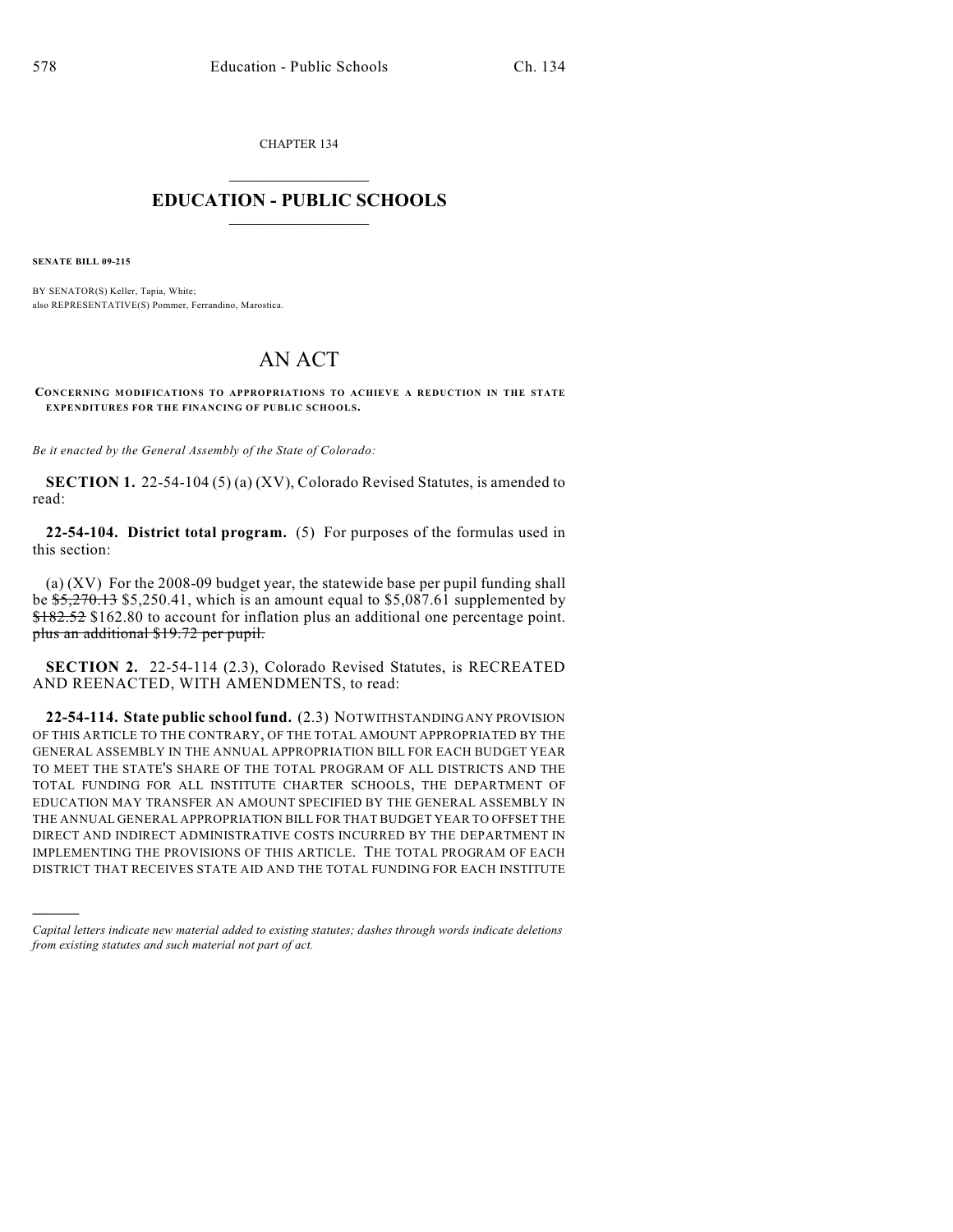CHARTER SCHOOL SHALL BE REDUCED BY A PERCENTAGE DETERMINED BY DIVIDING THE AMOUNT OF THE TRANSFER BY THE TOTAL PROGRAM OF ALL DISTRICTS THAT RECEIVE STATE AID PLUS THE TOTAL FUNDING FOR ALL INSTITUTE CHARTER SCHOOLS. THE STATE AID OF EACH DISTRICT SHALL BE REDUCED BY THE AMOUNT OF THE REDUCTION IN THE DISTRICT'S TOTAL PROGRAM OR THE AMOUNT OF STATE AID, WHICHEVER IS LESS. THE DEPARTMENT OF EDUCATION SHALL ENSURE THAT THE REDUCTION IN STATE AID AND INSTITUTE CHARTER SCHOOL FUNDING REQUIRED BY THIS SUBSECTION (2.3) IS ACCOMPLISHED PRIOR TO THE END OF THE BUDGET YEAR. THE REDUCTIONS DESCRIBED IN THIS SUBSECTION (2.3) SHALL BE IN ADDITION TO ANY REDUCTION THAT MAY BE REQUIRED PURSUANT TO SECTION 22-54-106 (4) (c).

**SECTION 3.** 22-54-124 (3) (a) (III) (A), Colorado Revised Statutes, is amended to read:

**22-54-124. State aid for charter schools - use of state education fund moneys - definitions.** (3) (a) (III) (A) The total amount of state education fund moneys to be appropriated for all eligible districts and for all eligible institute charter schools for the 2003-04, 2004-05, 2005-06, and 2007-08 budget years and each budget year thereafter shall be an amount equal to five million dollars. For the 2006-07 budget year, seven million eight hundred thousand dollars shall be appropriated for all eligible districts and for all eligible institute charter schools from the state education fund. For the 2008-09 budget year, an additional five million ONE HUNDRED THIRTY-FIVE THOUSAND dollars shall be appropriated for all eligible districts and for all eligible institute charter schools from the state education fund Of such additional moneys appropriated in the 2008-09 budget year, one hundred thirty-five thousand dollars AND shall be distributed pursuant to section 22-54-133.

**SECTION 4.** The introductory portion to 22-54-132 (2) and 22-54-132 (4) and (5), Colorado Revised Statutes, are amended to read:

**22-54-132. Declining enrollment study - legislative declaration - repeal.** (2) No later than September 15, 2008 SEPTEMBER 15, 2009, the department of education shall contract with a private person or entity to conduct a study to evaluate how declining pupil enrollment in school districts statewide impacts the students that remain in the declining enrollment districts and to recommend possible remedies to any negative impact that declining enrollment may have on the students. The study shall consider the impacts to students in school districts with a long-term decline in pupil enrollment, school districts with a large short-term decline in pupil enrollment, and school districts in which an increasing number of pupils attend a charter school in the district. In addition, the study shall include, but need not be limited to, information regarding the following:

(4) The department of education shall submit a report summarizing the findings and recommendations from the declining enrollment study to the members of the education committees of the house of representatives and the senate, or any successor committees, and to the members of the joint budget committee of the general assembly on or before March 15, 2009 MARCH 15, 2010.

(5) This section is repealed, effective  $J_{\text{uly}}$  1, 2009 JULY 1, 2010.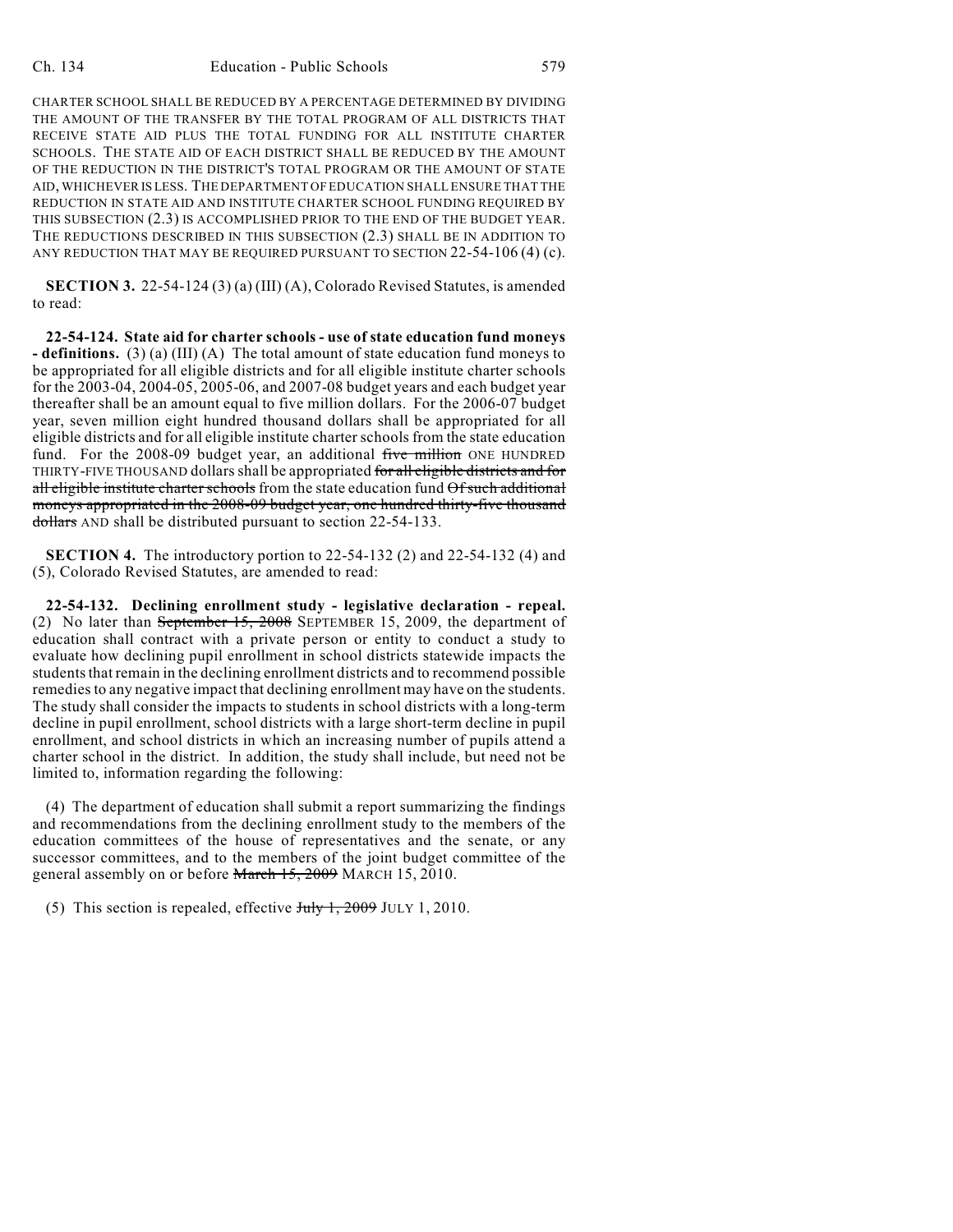|                                                    |              |                        | APPROPRIATION FROM                             |                      |                                       |                                |  |  |  |  |  |
|----------------------------------------------------|--------------|------------------------|------------------------------------------------|----------------------|---------------------------------------|--------------------------------|--|--|--|--|--|
| <b>ITEM <math>\&amp;</math></b><br><b>SUBTOTAL</b> | <b>TOTAL</b> | GENERAL<br><b>FUND</b> | <b>GENERAL</b><br><b>FUND</b><br><b>EXEMPT</b> | CASH<br><b>FUNDS</b> | <b>REAPPROPRIATED</b><br><b>FUNDS</b> | <b>FEDERAL</b><br><b>FUNDS</b> |  |  |  |  |  |
| \$                                                 |              |                        |                                                |                      |                                       |                                |  |  |  |  |  |

**SECTION 5.** Part III (1) (A), (1) (B), (2) (A), and the affected totals of section 2 of chapter 474, Session Laws of Colorado 2008, are amended to read:

Section 2. **Appropriation.**

## **PART III DEPARTMENT OF EDUCATION**

| (1) MANAGEMENT AND ADMINISTRATION                        |           |              |                       |                      |         |
|----------------------------------------------------------|-----------|--------------|-----------------------|----------------------|---------|
| (A) Administration and Centrally-Appropriated Line Items |           |              |                       |                      |         |
| State Board of Education                                 | 220,283   | 220,283      |                       |                      |         |
|                                                          |           | $(2.0$ FTE)  |                       |                      |         |
| General Department and                                   |           |              |                       |                      |         |
| Program Administration                                   | 3,539,338 | 2,173,312    | $98,109$ <sup>a</sup> | 1,267,917            |         |
|                                                          |           | $(25.9$ FTE) | $(1.5$ FTE)           | $(12.5$ FTE)         |         |
| Office of Professional                                   |           |              |                       |                      |         |
| Services                                                 | 1,635,963 |              | 1,635,963°            |                      |         |
|                                                          |           |              | $(19.0$ FTE)          |                      |         |
| Division of On-line                                      |           |              |                       |                      |         |
| Learning                                                 | 376,817   |              | 376,817 <sup>d</sup>  |                      |         |
|                                                          |           |              | $(3.5$ FTE)           |                      |         |
| Health, Life, and Dental                                 | 2,493,798 | 1,353,923    | 78.978°               | 181.181 <sup>b</sup> | 879,716 |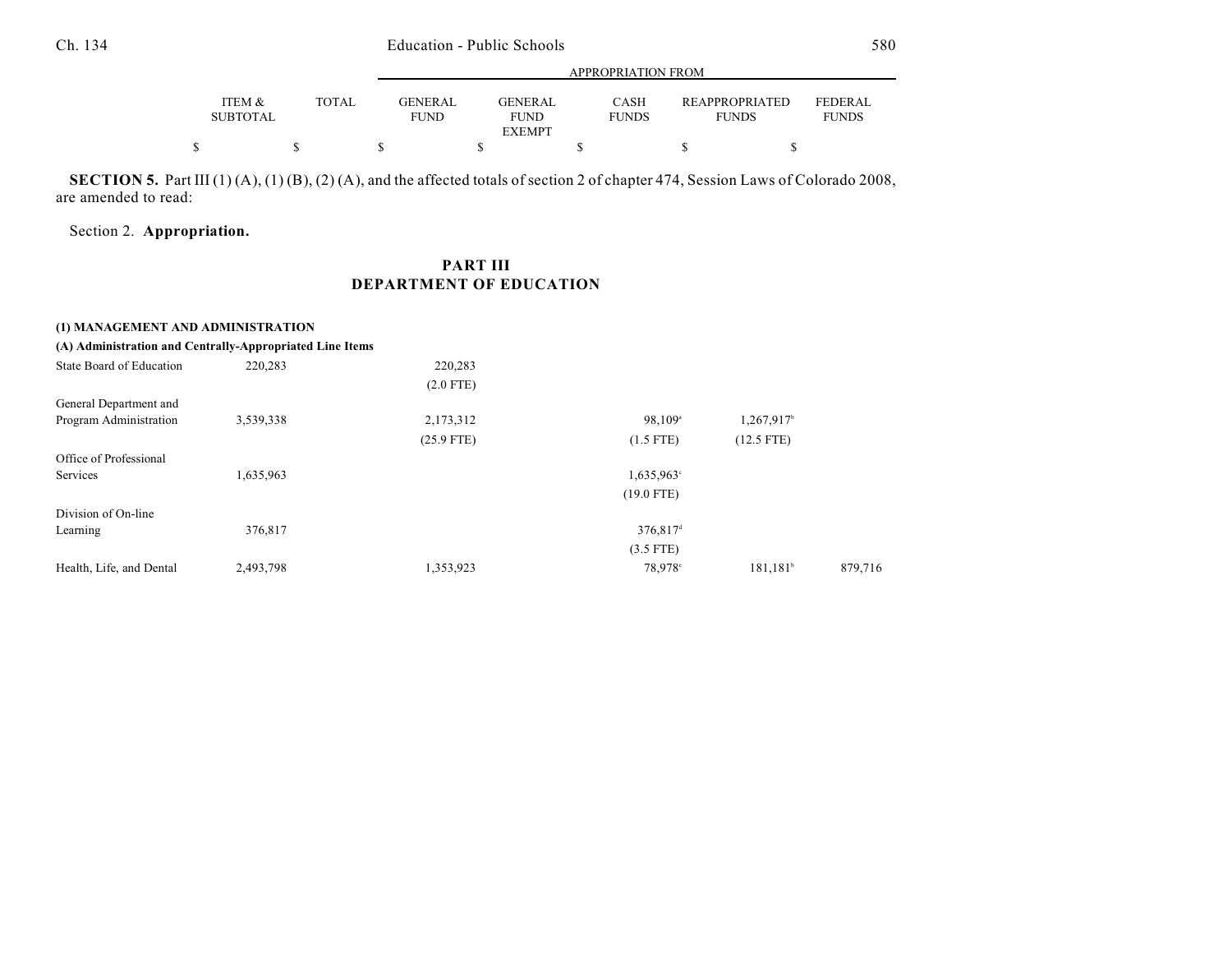| Short-term Disability            | 38,953    | 18,917                            | 1,259°                | $3,711$ <sup>b</sup>  | 15,066  |
|----------------------------------|-----------|-----------------------------------|-----------------------|-----------------------|---------|
| S.B. 04-257 Amortization         |           |                                   |                       |                       |         |
| <b>Equalization Disbursement</b> | 481,492   | 234,882                           | $15,501^{\circ}$      | 45,677 <sup>b</sup>   | 185,432 |
| S.B. 06-235 Supplemental         |           |                                   |                       |                       |         |
| Amortization Equalization        |           |                                   |                       |                       |         |
| Disbursement                     | 221,066   | 105,468                           | $7,266^{\circ}$       | $21,411^b$            | 86,921  |
| Salary Survey and Senior         |           |                                   |                       |                       |         |
| <b>Executive Service</b>         | 1,044,492 | 521,835                           | $35,413^{\circ}$      | $100,530^{\circ}$     | 386,714 |
| Performance-based Pay            |           |                                   |                       |                       |         |
| Awards                           | 403,242   | 165,482                           | 14,928 <sup>c</sup>   | 44,261 <sup>b</sup>   | 178,571 |
| Workers' Compensation            | 252,848   | 123,120                           | $10.013^{\circ}$      | 19.588 <sup>b</sup>   | 100,127 |
| Legal Services for 4,640         |           |                                   |                       |                       |         |
| hours                            | 348,464   | 179,489                           | 168,975 <sup>f</sup>  |                       |         |
|                                  |           | 79,489                            |                       | 100,000°              |         |
| Administrative Law Judge         |           |                                   |                       |                       |         |
| Services                         | 46,498    |                                   | $17,076$ <sup>s</sup> | 29,422 <sup>h</sup>   |         |
| Payment to Risk                  |           |                                   |                       |                       |         |
| Management and Property          |           |                                   |                       |                       |         |
| Funds                            | 131,213   | 114,999                           | 5,987 <sup>c</sup>    | $10,227$ <sup>b</sup> |         |
| Capitol Complex Leased           |           |                                   |                       |                       |         |
| Space                            | 557,256   | 168,066                           | 60,986°               | 38,870 <sup>b</sup>   | 289,334 |
| Reprinting and Distributing      |           |                                   |                       |                       |         |
| Laws Concerning Education        | 35,480    |                                   | 35,480 <sup>i</sup>   |                       |         |
| <b>Emeritus Retirement</b>       | 12,793    | 12,793                            |                       |                       |         |
| (B) Information Technology       |           |                                   |                       |                       |         |
| Information Technology           |           |                                   |                       |                       |         |
| Services                         | 1,435,888 | 923,302                           |                       | 512.586               |         |
| Ch. 134                          |           | <b>Education - Public Schools</b> |                       |                       | 581     |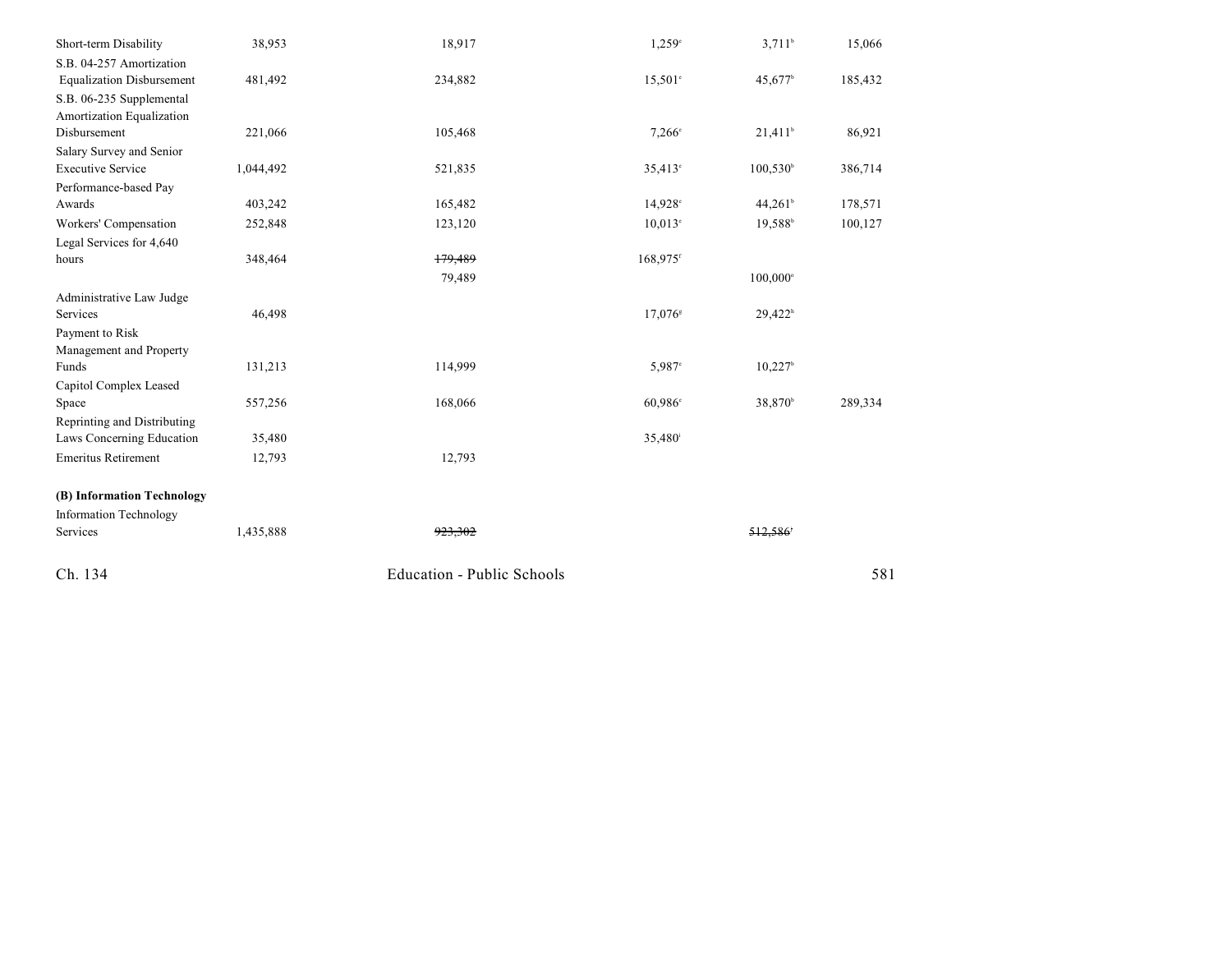# Ch. 134 Education - Public Schools 582

|                               |                           |              | APPROPRIATION FROM            |                                                |    |                             |    |                                       |                                |  |  |
|-------------------------------|---------------------------|--------------|-------------------------------|------------------------------------------------|----|-----------------------------|----|---------------------------------------|--------------------------------|--|--|
|                               | ITEM &<br><b>SUBTOTAL</b> | <b>TOTAL</b> | <b>GENERAL</b><br><b>FUND</b> | <b>GENERAL</b><br><b>FUND</b><br><b>EXEMPT</b> |    | <b>CASH</b><br><b>FUNDS</b> |    | <b>REAPPROPRIATED</b><br><b>FUNDS</b> | <b>FEDERAL</b><br><b>FUNDS</b> |  |  |
| \$                            |                           | \$           | \$<br>\$                      |                                                | \$ |                             | \$ | \$                                    |                                |  |  |
|                               |                           |              | 823,302                       |                                                |    |                             |    | 612,586                               |                                |  |  |
|                               |                           |              | $(11.3 FTE)$                  |                                                |    |                             |    | $(5.7$ FTE)                           |                                |  |  |
|                               |                           |              | $(10.1$ FTE)                  |                                                |    |                             |    | $(6.9$ FTE)                           |                                |  |  |
| School Accountability         |                           |              |                               |                                                |    |                             |    |                                       |                                |  |  |
| Reports and State Data        |                           |              |                               |                                                |    |                             |    |                                       |                                |  |  |
| <b>Reporting System</b>       | 1,318,735                 |              | 1,318,735                     |                                                |    |                             |    |                                       |                                |  |  |
|                               |                           |              | $(3.0$ FTE)                   |                                                |    |                             |    |                                       |                                |  |  |
| Purchase of Services from     |                           |              |                               |                                                |    |                             |    |                                       |                                |  |  |
| Computer Center               | 47,628                    |              | 47,628                        |                                                |    |                             |    |                                       |                                |  |  |
| Multiuse Network Payments     | 35,952                    |              | 35,952                        |                                                |    |                             |    |                                       |                                |  |  |
| <b>Information Technology</b> |                           |              |                               |                                                |    |                             |    |                                       |                                |  |  |
| Asset Maintenance             | 90,697                    |              | 90,697                        |                                                |    |                             |    |                                       |                                |  |  |
| Disaster Recovery             | 19,722                    |              | 19,722                        |                                                |    |                             |    |                                       |                                |  |  |
|                               |                           |              |                               |                                                |    |                             |    |                                       |                                |  |  |

41,323,230

<sup>a</sup> This amount shall be from general education development program fees.

<sup>b</sup> These amounts shall be from indirect cost recoveries and various appropriations to the Department of Education.

This amount shall be from the Educator Licensure Cash Fund created in Section 22-60.5-112 (1), C.R.S. <sup>c</sup>

 $\textdegree$  This amount shall be from the On-line Education Cash Fund created in Section 22-30.7-107 (4) (a), C.R.S.

 Of these amounts, \$213,478 shall be from the Educator Licensure Cash Fund created in Section 22-60.5-112 (1), C.R.S., and \$16,853 shall be from general <sup>e</sup> education development program fees.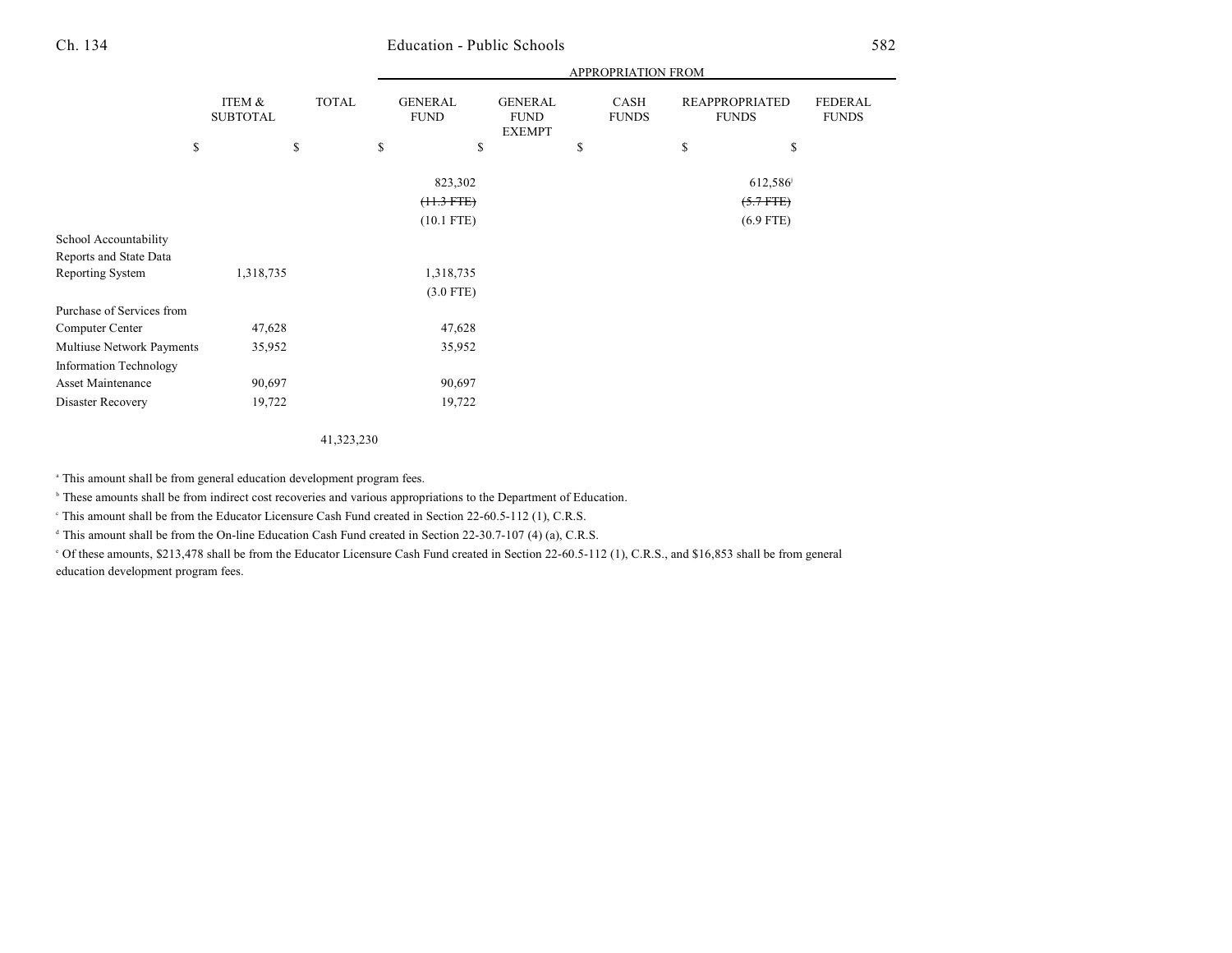Of this amount, \$135,180 shall be from the Educator Licensure Cash Fund created in Section 22-60.5-112 (1), C.R.S., and \$33,795 shall be from the On-line <sup>f</sup> Education Cash Fund created in Section 22-30.7-107 (4) (a), C.R.S.

<sup>8</sup> This amount shall be from the Educator Licensure Cash Fund created in Section 22-60.5-112 (1), C.R.S.

<sup>h</sup> This amount shall be from the Assistance to Public Schools, Categorical Programs, District Programs Required by Statute, Special Education - Children with Disabilities line item.

As authorized by Section 22-2-112 (1) (i), C.R.S., publishing costs shall be paid out of State Public School Fund created in Section 22-54-114 (1), C.R.S. Specifically, this amount shall be from rental income earned on public school lands that is credited to the Public School Income Fund pursuant to Section 36-1-116 (1) (a), C.R.S., and transferred to the State Public School Fund pursuant to Section 22-54-114 (1), C.R.S.

<sup>j</sup> This amount shall be from various appropriations to the Department of Education, INCLUDING \$100,000 FROM THE ASSISTANCE TO PUBLIC SCHOOLS, PUBLIC SCHOOL FINANCE, STATE SHARE OF DISTRICTS' TOTAL PROGRAM FUNDING LINE ITEM.

<sup>k</sup> These amounts shall be from the federal grant for state assessments and related activities authorized pursuant to Title V1, Part A, Section 6113 of the federal No Child Left Behind Act of 2001.

<sup>1</sup> These amounts shall be from the Assistance to Public Schools, Public School Finance, State Share of Districts' Total Program Funding line item.

This amount shall be from the State Charter School Institute Administration, Oversight, and Management line item. <sup>m</sup>

<sup>n</sup> This amount shall be from various line items in the Assistance to Public Schools section.

 $^\circ$  This amount shall be from the Assistance to Public Schools, Public School Finance, State Share of Districts' Total Program Funding line item.

#### **(2) ASSISTANCE TO PUBLIC SCHOOLS**

#### **(A) Public School Finance**

| Administration                     | 1,145,439     | <del>1,145,439</del> |                            |                          |              |
|------------------------------------|---------------|----------------------|----------------------------|--------------------------|--------------|
|                                    |               |                      |                            |                          | 1,145,439°   |
|                                    |               | $(13.0$ FTE)         |                            |                          |              |
|                                    |               |                      |                            |                          | $(13.0$ FTE) |
| State Share of Districts'          |               |                      |                            |                          |              |
| Total Program Funding <sup>6</sup> | 3,344,126,475 | 2,567,632,563        | $369,000,000$ <sup>a</sup> | 407,493,912 <sup>b</sup> |              |
|                                    |               |                      |                            |                          |              |

| Ch. 134 | Education - Public Schools |  |
|---------|----------------------------|--|
|         |                            |  |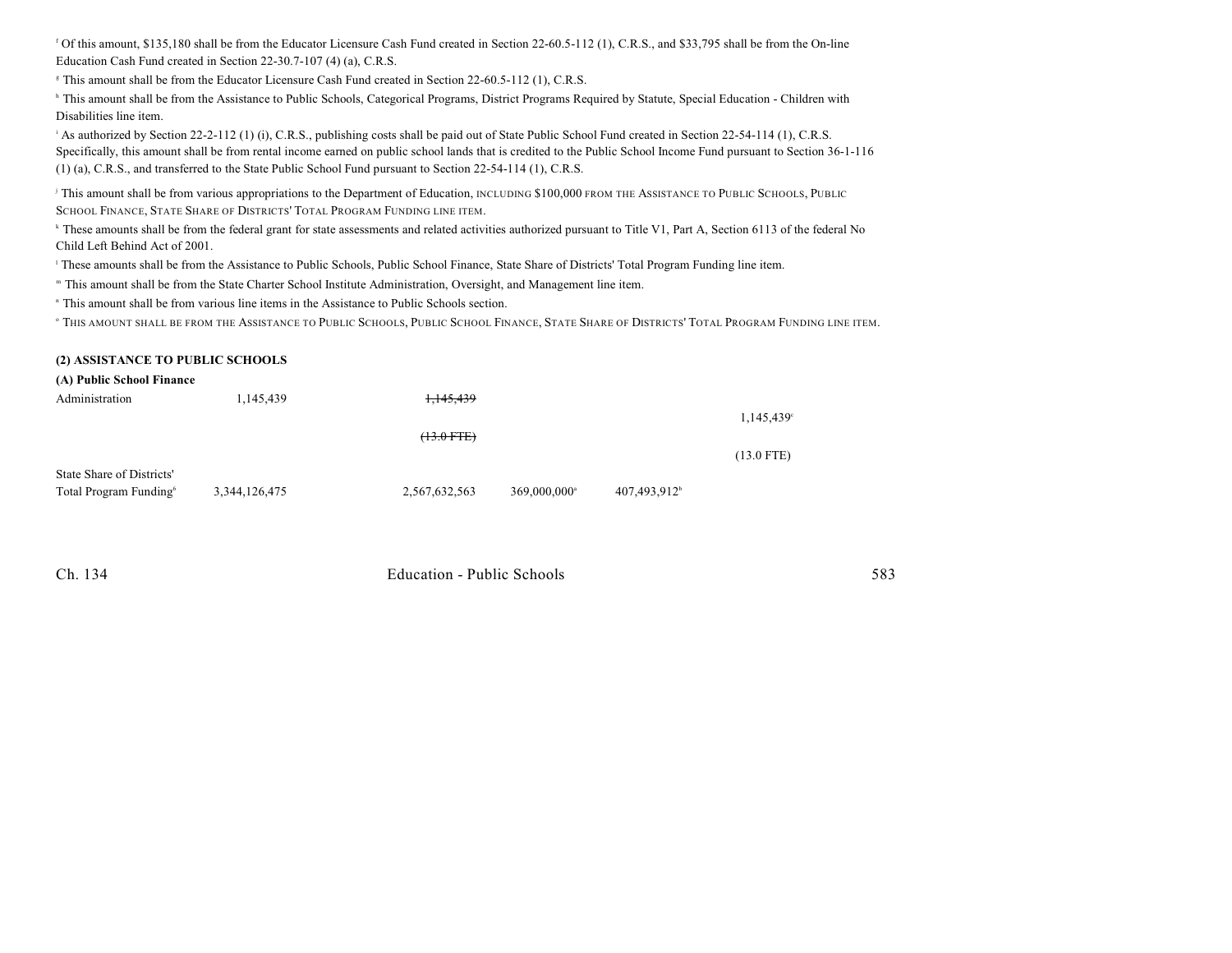### Ch. 134 Education - Public Schools 584

|                                                                                                  |                           | <b>APPROPRIATION FROM</b> |              |  |                               |                                                |    |                      |                                       |    |                                |
|--------------------------------------------------------------------------------------------------|---------------------------|---------------------------|--------------|--|-------------------------------|------------------------------------------------|----|----------------------|---------------------------------------|----|--------------------------------|
|                                                                                                  | ITEM &<br><b>SUBTOTAL</b> |                           | <b>TOTAL</b> |  | <b>GENERAL</b><br><b>FUND</b> | <b>GENERAL</b><br><b>FUND</b><br><b>EXEMPT</b> |    | CASH<br><b>FUNDS</b> | <b>REAPPROPRIATED</b><br><b>FUNDS</b> |    | <b>FEDERAL</b><br><b>FUNDS</b> |
| \$                                                                                               |                           | \$                        | \$           |  | \$                            |                                                | \$ |                      | S                                     | \$ |                                |
| <b>Additional State Aid Related</b><br>to Locally Negotiated<br>Business Incentive<br>Agreements | 418,016<br>3,345,689,930  |                           |              |  | 418,016                       |                                                |    |                      |                                       |    |                                |

<sup>a</sup> This amount shall be from the General Fund Exempt Account created in Section 24-77-103.6 (2), C.R.S.

<sup>b</sup> Of this amount, \$301,975,229 shall be from the State Education Fund created in Section 17 (4) (a) of Article IX of the State Constitution, and \$105,518,683 shall be from the State Public School Fund created in Section 22-54-114 (1), C.R.S. Pursuant to Section 17 (3) of Article IX of the Colorado Constitution, appropriations from the State Education Fund are not subject to the limitation on fiscal year spending set forth in Section 20 of Article X of the Colorado Constitution. Of the amount appropriated from the State Public School Fund, \$73,940,900 is estimated to be from federal mineral leasing revenues transferred to the State Public School Fund pursuant to Section 22-54-114 (1), C.R.S.; \$19,000,000 is estimated to be from interest earned on moneys in the Public School Fund and transferred to the State Public School Fund pursuant to Sections 22-41-106 and 22-54-114 (1), C.R.S.; \$9,491,876 shall be from rental income earned on public school lands that is credited to the Public School Income Fund pursuant to Section 36-1-116 (1) (a), C.R.S., and transferred to the State Public School Fund pursuant to Section 22-54-114 (1), C.R.S.; \$3,000,000 is estimated to be from audit recoveries credited to the State Public School Fund pursuant to Section 22-54-114 (4), C.R.S., and \$85,907 is estimated to be from reserves in the State Public School Fund.

<sup>e</sup> This amount shall be from the Assistance to Public Schools, Public School Finance, State Share of Districts' Total Program Funding line item.

4,108,180,038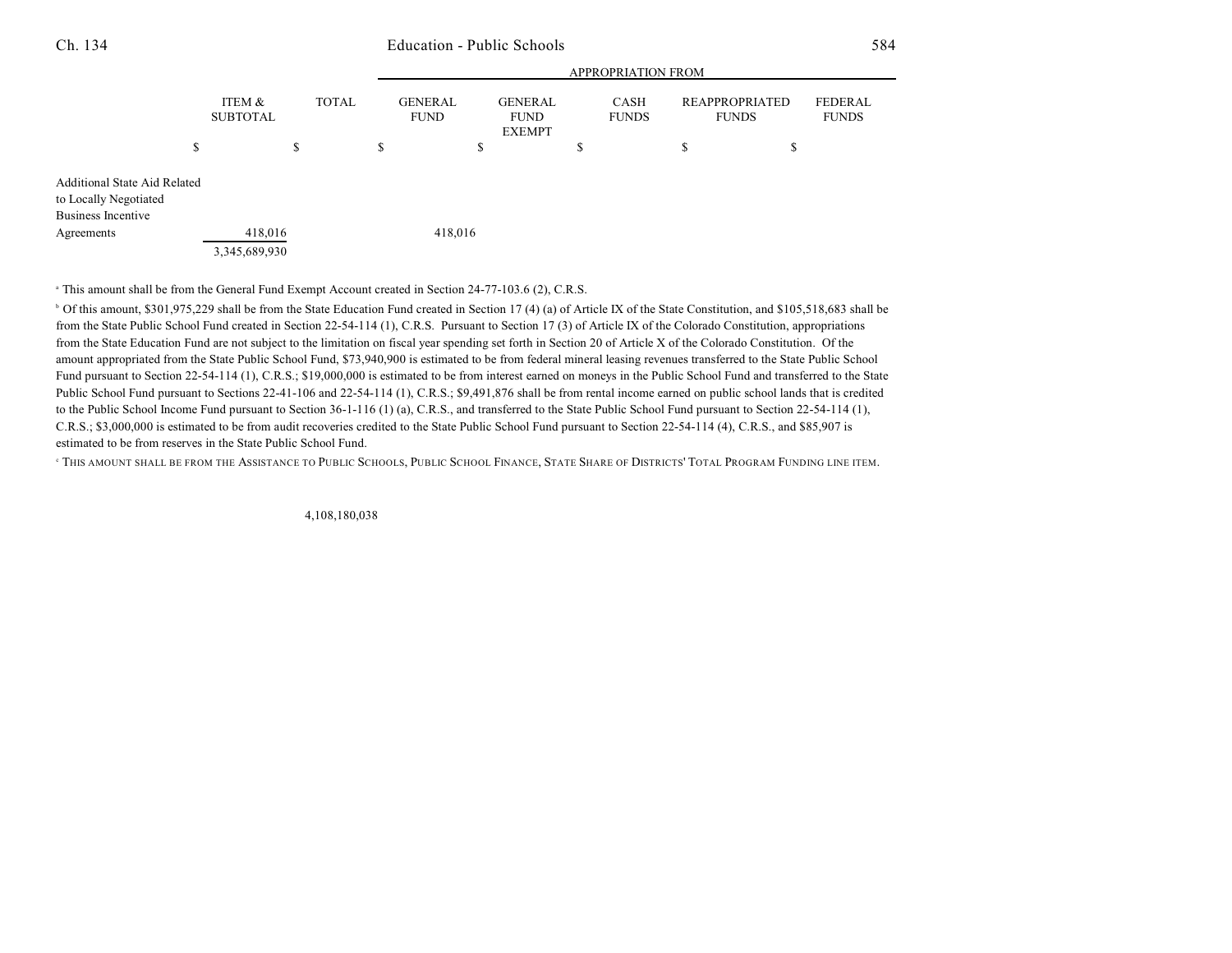| TOTALS PART III |                                 |                         |               |                         |               |
|-----------------|---------------------------------|-------------------------|---------------|-------------------------|---------------|
| (EDUCATION)     | \$4,169,463,765 \$2,806,285,598 | $$369,000,000^{\circ}$$ | \$481,058,445 | <del>\$15.466.543</del> | \$497,653,179 |
|                 | \$2,804,940,159                 |                         |               | \$16,811,982            |               |

<sup>a</sup> This amount shall be from the General Fund Exempt Account created in Section 24-77-103.6 (2), C.R.S.

Ch. 134 Education - Public Schools 585